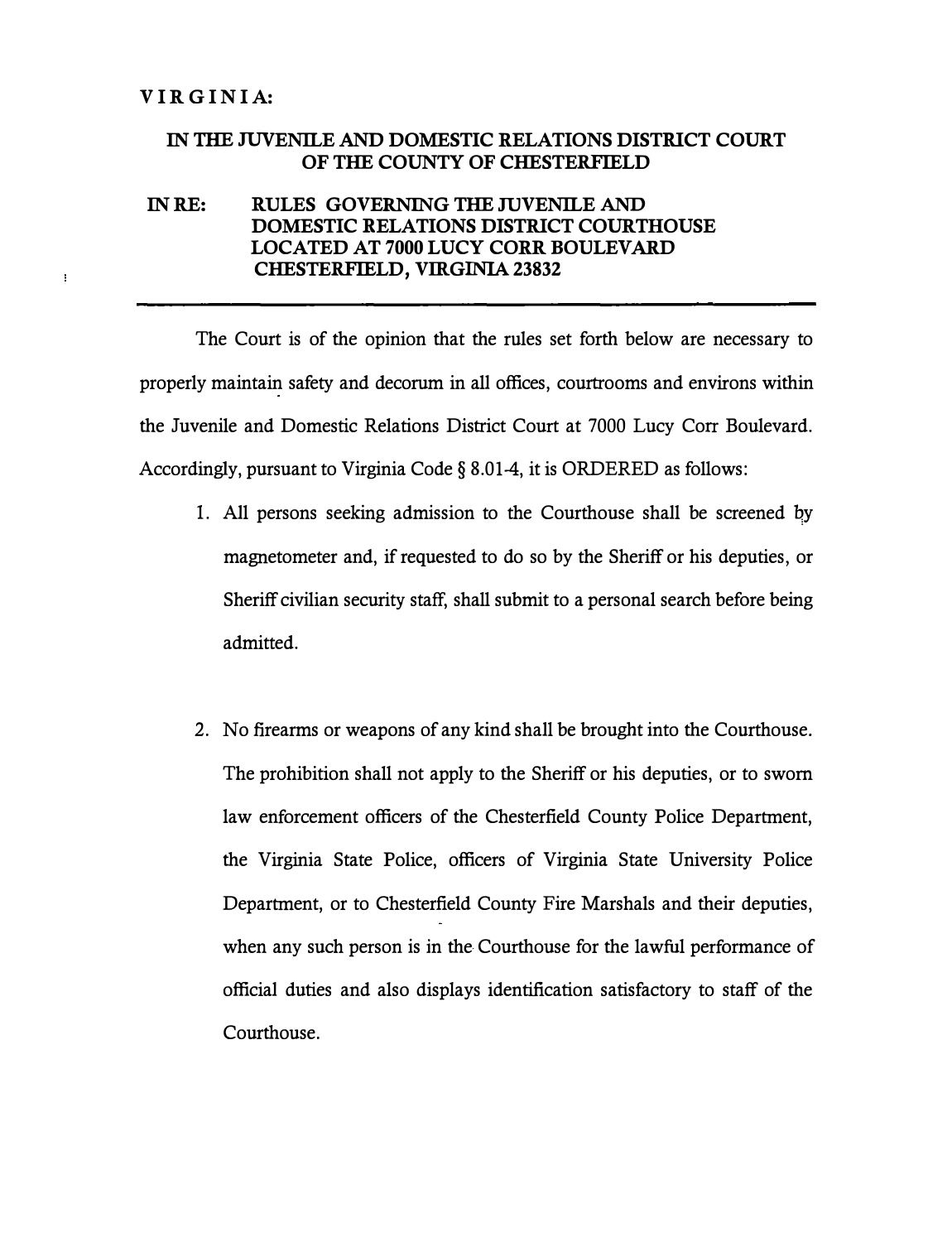- 3. Court reporters, in the performance of their official duties, may bring into the Courthouse the usual and necessary recording equipment. Licensed attorneys who display a current Virginia State Bar card may bring into the Courthouse a laptop computer or other device to project or display DVD or other video or audio recordings, if such video or audio recordings are necessary for a court proceeding.
- 4. Courthouse visitors may bring portable electronic devices into the Courthouse. Portable Electronic Devices ("PED") are defined as cell phones, personal computers, tablets, and smart watches. Court visitors may use the PED in the common areas of the Courthouse, including but not limited to the lobby and hallways. Upon entry into the Courthouse, the PED must be placed on silent mode and must remain silenced while in the Courthouse. Court visitors are prohibited from taking any photographs, audio/video recording or live streaming. The use of a PED is prohibited in the courtrooms, unless authorized by the presiding judge.
- 5. All entranceways, corridors, and approaches to courtrooms, offices, and other rooms in the Courthouse shall be kept clear for the purpose of free access thereto by those employed therein, or those who have business to transact in the Courthouse, subject to security measures undertaken by the Sheriff and his deputies with the approval of the Court.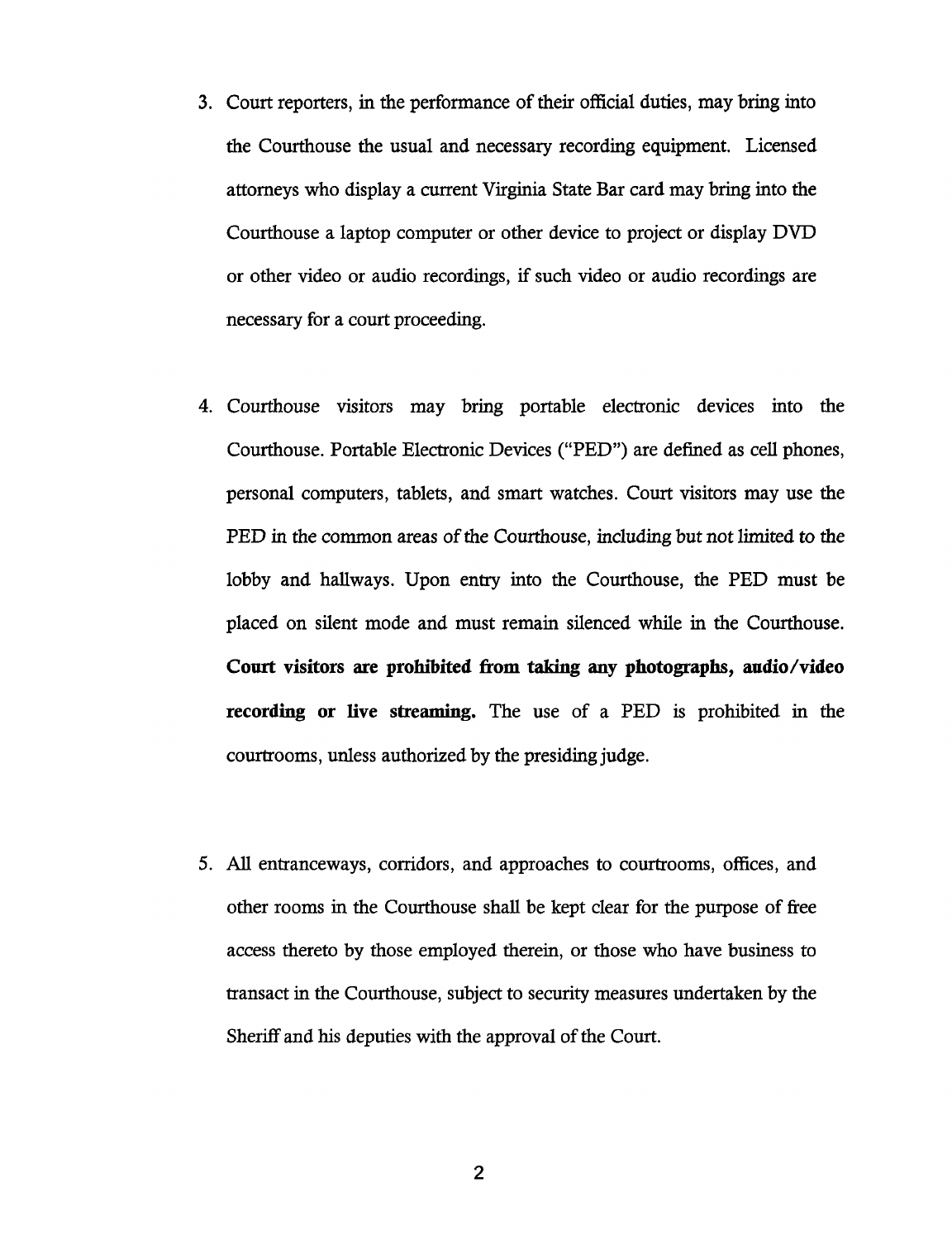- 6. The courtroom security deputies shall monitor courtroom ingress and egress at all times. Prior to the opening of Court, the public shall be admitted to each courtroom at the discretion and under the supervision of the courtroom bailiffs. After the public is seated and counsel are in place, the bailiff shall notify the Judge and formally convene the Court session.
- 7. All activities within the courtrooms and common areas of the Courthouse shall be consistent with the decorum required of legal proceedings. No activities that disrupt or have a tendency to disrupt the business of the courts shall be allowed within the Courthouse or on their exterior grounds.
- 8. The area of each courtroom within the rail is reserved for the defendant, counsel, members of the Bar, and Court personnel. No one else will enter without permission of the Court.
- 9. Items received as evidence shall be handled only by Court personnel. Attorneys and witnesses may handle evidence only by leave of Court.
- 10. The Court reserves the right to designate seating accommodations within each courtroom.
- 11. Smoking and "vaping" are prohibited within the Courthouse.